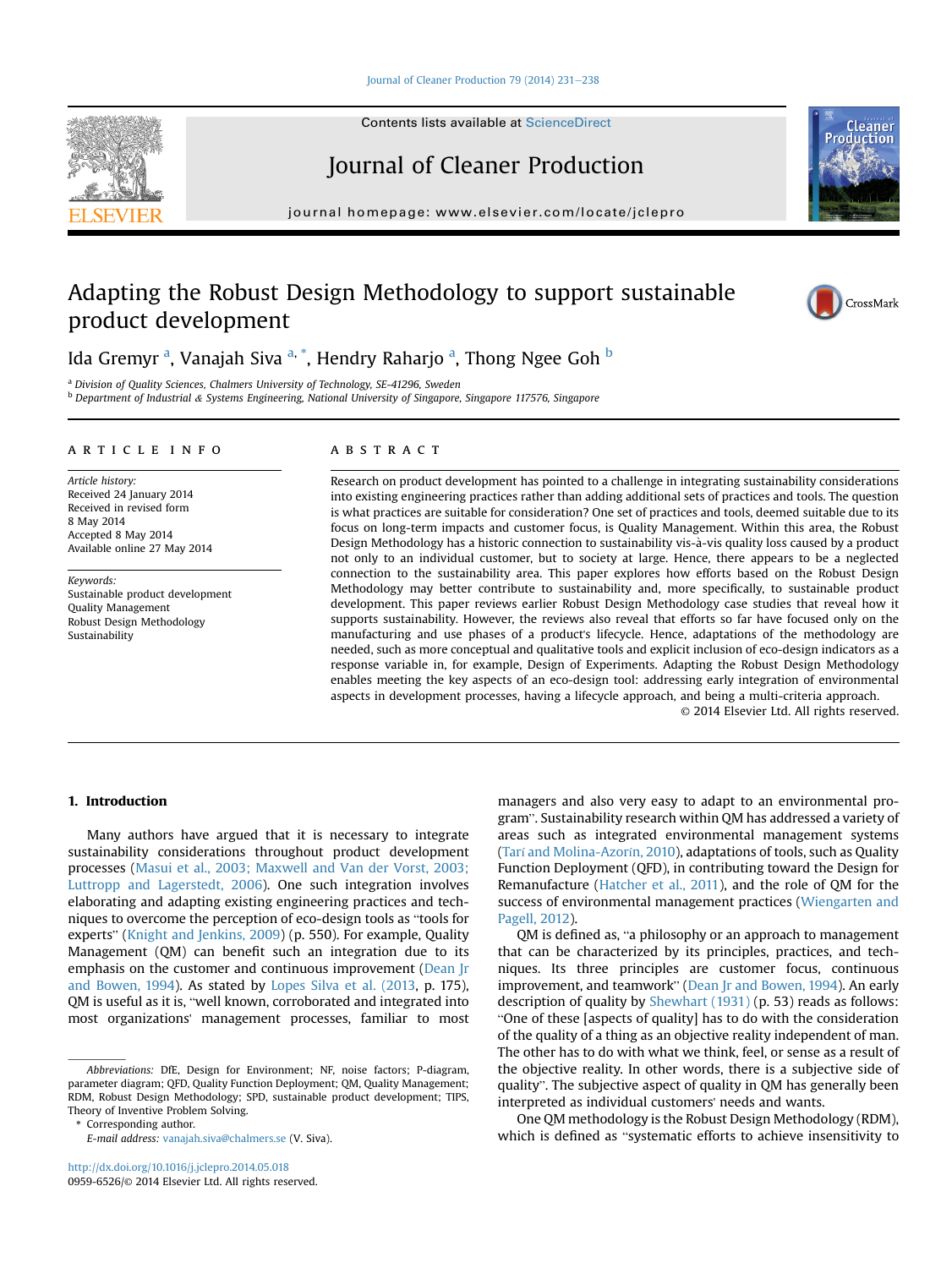<span id="page-1-0"></span>noise factors. These efforts are founded on an awareness of varia-tion and can be applied in all stages of product design" [\(Arvidsson](#page-6-0) [and Gremyr, 2008](#page-6-0)) (p. 31). Taguchi, an early proponent of the RDM, defined quality in a way that profoundly differs from other early proponents. [Taguchi \(1986\),](#page-6-0) p. 1) considered quality loss as "the loss a product causes to society after being shipped, other than any losses caused by its intrinsic functions". In this definition, the customer, as the final arbiter of quality, has not been replaced, but rather significantly expanded to society at large. Taguchi does not elaborate on this role, but states that, "what functions society should allow products to have is a cultural and legal problem, not an engineering problem" [\(Taguchi, 1986](#page-6-0)) (p. 3).

However, negative impacts to society in terms of, for example, environmental damage, have today reached levels that make sustainability a challenge to all disciplines, including engineering. In the development and production of goods, there are opportunities to make changes that support sustainability. Sustainability studies are not extensive in the RDM literature. One notable example is [Ben-Gal et al. \(2008\)](#page-6-0) who proposed using the Taguchi method for the eco-design of a factory smokestack. Other examples are [Fratila](#page-6-0) [and Caizar \(2011\)](#page-6-0) and Hanafi [et al. \(2012\)](#page-6-0), who described power reduction applications in machining processes.

The examples of applying the RDM have shown that it might be useful in supporting sustainability. However, still lacking is the answer to necessary adaptations of the RDM in early product development phases. The purpose of this paper is to explore how efforts based on the RDM may better contribute to sustainability and, more specifically, to sustainable product development (SPD). Section 2 reviews the RDM and SPD literature. Section [3](#page-2-0) describes the method used for the study. An analysis of the interrelationships between the RDM and SPD is carried out in Section [4](#page-3-0) using a selection of published case studies. The analysis is followed by discussions in Section [5](#page-5-0) and finally conclusions in Section [6.](#page-6-0)

#### 2. Literature review

The two following subsections will review main ideas underlying the RDM and SPD areas. Further, to identify needed RDM sustainability adaptations, each sub-section will end by pointing to future research.

#### 2.1. The Robust Design Methodology

Over time, a number of authors have argued that variation among units of the same product would lead to dissatisfied customers ([Shewhart, 1931; Phadke, 1989](#page-6-0)). Taking into account that uncontrollable noise factors (NFs) may cause a product characteristic to deviate from its specified target, a tolerance interval is assigned to a target. In [Taguchi](#page-7-0)'s 1993 terminology, these deviations assigned to a target. In Taguelli's 1999 certificiongly, these deviations<br>cause quality losses. Quality loss is further elaborated by [Taguchi](#page-7-0)<br>[\(1993\)](#page-7-0) (p. 4) as "the amount of functional variation of products plus all possible negative effects, such as environmental damages  $(1993)$  (p. 4) as "the amount of functional variation of products plus all possible negative effects, such as environmental damages and operational costs". As discussed by [Kackar \(1985\),](#page-6-0) a traditional view of quality loss inside the tolerance interval is zero. An alternative view is the quadratic loss function ([Taguchi and Wu, 1979;](#page-7-0) [Taguchi, 1986](#page-7-0)). Quality loss implies that a customer is most satisfied when the performance characteristic is on target, but becomes gradually dissatisfied when the value approaches tolerance limits.

One way to conceptually analyze NFs and their influence on a product or process is by using a P-diagram (see Fig. 1), which relates an input into a system (signal factor) to a desired output (response variable) while at the same time considering control factors ([Phadke, 1989\)](#page-6-0). Later versions of the P-diagram also add various error states as outputs, that is, undesired outputs [\(Davis, 2006](#page-6-0)).



The prevalent and well-known NF categorization by [Taguchi and](#page-7-0) [Wu \(1979\)](#page-7-0) allowed for not limiting outer disturbances to actions taken by a customer or product user. Thus, it is consistent in defining quality loss as losses to society. However, later NF categorizations have become narrower in scope (see [Table 1\)](#page-2-0). The broad label of "outer disturbances" has been interpreted, or rephrased, gonzations have become narrower in scope (see Table 1). The broad<br>label of "outer disturbances" has been interpreted, or rephrased,<br>into "variations in condition of use" [\(Clausing, 1994\)](#page-6-0) or "customer duct of buter distributions has been interpreted, or reprintsed,<br>into "variations in condition of use" (Clausing, 1994) or "customer<br>duty cycles" [\(Davis, 2006\)](#page-6-0). These examples show a change of interpretation from society at large to a single customer or user, although society at large can also affect the product, for example, through legislations and regulations.

Efforts to create NF insensitivity are often divided into two categories based on the application point in a product life-cycle ([Taguchi, 1986\)](#page-6-0). On-line efforts are applied during manufacturing and off-line efforts in both designing products and manufacturing processes ([Kackar, 1989](#page-6-0)). In summary, the chances of reducing NF influence increase if the efforts are applied off-line (see [Table 2\)](#page-2-0).

Many authors, such as [Kackar \(1985\), Taguchi and Phadke](#page-6-0) [\(1989\), Taguchi and Clausing \(1990\)](#page-6-0), and [Box et al. \(1988\),](#page-6-0) emphasized applying the RDM proactively when designing products and processes. Despite this emphasis, [Thornton et al. \(2000\)](#page-7-0) discovered in their study that fewer than half the companies used the RDM proactively. With reference to [Table 2](#page-2-0), this excludes the possibility of designing a product being robust to variations in conditions of use and deterioration.

One reason for the shortfall in applying the RDM proactively might be found in previous research, which often focused on tools such as Design of Experiments, while neglecting the practices and the question of when to apply the tools [\(Arvidsson and Gremyr,](#page-6-0) [2008; Hasenkamp et al., 2009\)](#page-6-0). Addressing these areas has been argued as critical for the RDM's application [\(Gremyr et al., 2003;](#page-6-0) [Gremyr and Hasenkamp, 2011\)](#page-6-0). Another area in need of future development is practices and tools that can be used in early product development phases when quantitative data is not available [\(Ford,](#page-6-0) [1996; Andersson, 1997](#page-6-0)). In addition, parallel development of the tools, such as research on multiple responses in designed experiments [\(Jeyapaul et al., 2005; Murphy et al., 2005](#page-6-0)), is still beneficial.

#### 2.2. Sustainable product development

Since the early 1990s, the sustainable development boom has prompted discussion of environmental concerns in relation to product development and manufacturing [\(Baumann et al., 2002\)](#page-6-0). On the subject of eco-design, much focus has been aimed at the inclusion of environmental considerations in existing engineering tools, such as the Kano model, Quality Function Deployment (QFD) and the Theory of Inventive Problem Solving (TIPS) [\(Bovea and](#page-6-0) [P](#page-6-0)é[rez-Belis, 2012](#page-6-0)). Enhancement is seen as a viable approach to addressing the gap between the demand for existing tools and emerging theories, such as eco-design [\(Sakao, 2007, 2009](#page-6-0)).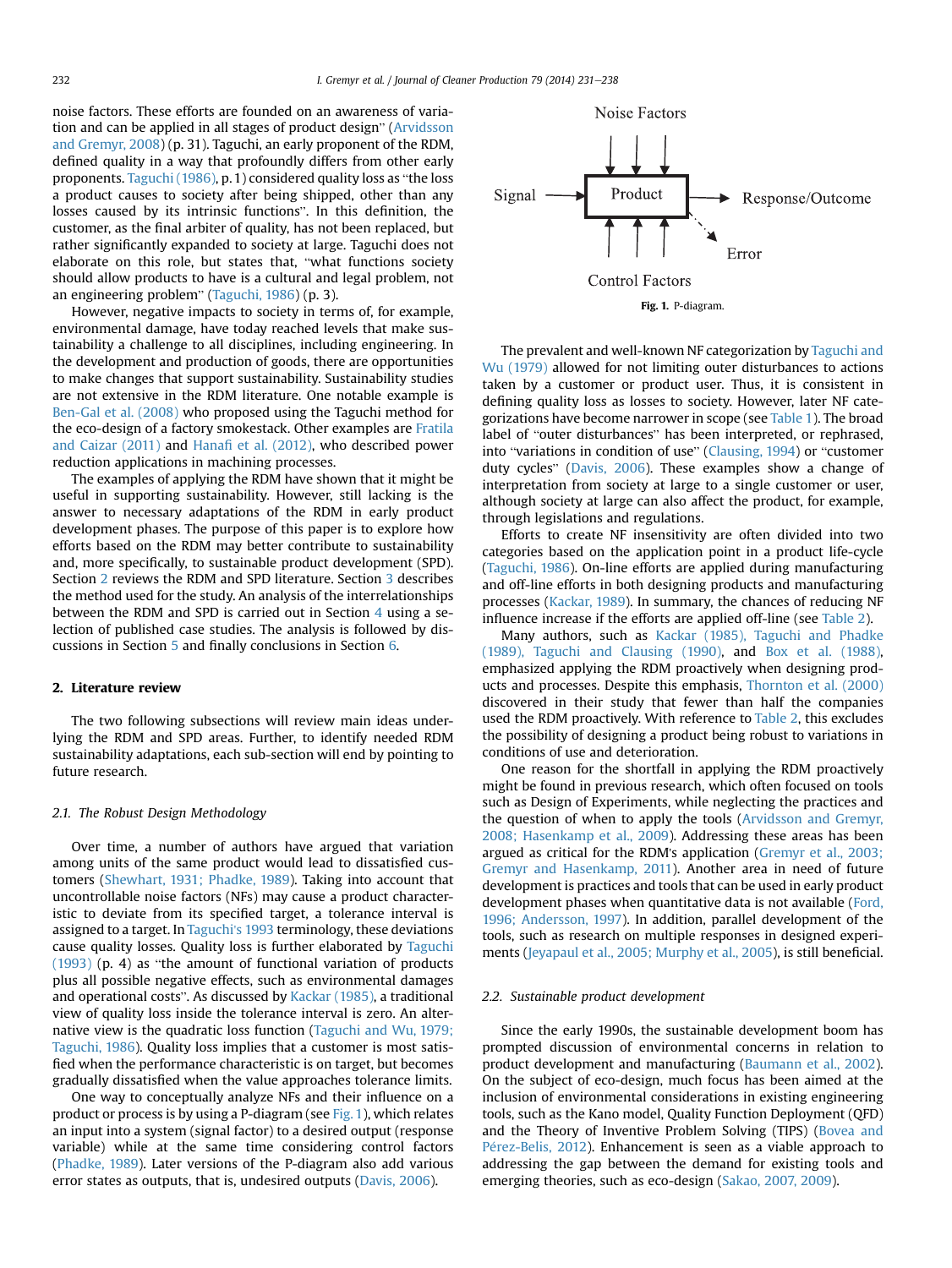<span id="page-2-0"></span>

| Table 1                              |
|--------------------------------------|
| Examples of noise factor categories. |

| Description of category            | Taguchi and Wu (1979)      | Clausing (1994)               | Davis (2006)                                                                                                                                       |
|------------------------------------|----------------------------|-------------------------------|----------------------------------------------------------------------------------------------------------------------------------------------------|
| Factors external to the<br>company | Outer disturbances         | Variation in condition of use | Customer duty cycles<br>External environmental conditions induced by climate conditions                                                            |
| Factors internal to the<br>company | Manufacturing disturbances | Production variation          | and road inputs<br>Variation of part characteristic due to production conditions<br>Internal environmental conditions caused by complexity-induced |
| Variation over time                | Inner disturbances         | Deterioration                 | interactions of neighboring components<br>Variation of part characteristic over time in the field                                                  |

Adopting eco-design is increasingly exemplified in recent literature. Bovea and Pérez-Belis (2012) argued that there are three key factors: early integration of environmental aspects, adopting a lifecycle approach, and a multi-criteria approach. A couple of examples of eco-design practices are the use of checklists and material, energy and toxicity matrices [\(Knight and Jenkins, 2009](#page-6-0)), and selecting indicators based on existing production data, such as the weights of reusable and recyclable parts, and the time for disas-sembly [\(Cerdan et al., 2009](#page-6-0)).

Integrating sustainability has been argued as a necessary step in all stages of a product lifecycle [\(Kaebernick et al., 2003](#page-6-0)), not just the production stage alone. A step backward is necessary to revisit and restructure the product development process ([Waage, 2007\)](#page-7-0). Sustainable production has been defined as an integrated approach where environmental requirements are considered at every stage of product development [\(Vinodh and Rathod, 2010\)](#page-7-0). Moving from the earlier efforts of end-of-line initiatives and measures, such as emission control and product disposal systems, sustainability considerations have moved upstream to the development and design stages of products ([Johansson, 2002\)](#page-6-0).

One approach toward integrating environmental considerations is Design for Environment (DfE), which has been defined as "the systematic consideration of design performance with respect to environmental, health, safety, and sustainability objectives over the full product and process lifecycle" ([Fiksel, 2011\)](#page-6-0) (p. 83). As argued by [Knight and Jenkins \(2009\)](#page-6-0), it is necessary to consider the broad impact of design from raw material extraction to end of life. Based on this insight, five DfE strategies have been defined ([Choi et al.,](#page-6-0) [2008\)](#page-6-0) (see Table 3 below).

During the raw material stage, DfE stipulates selecting material based on its environmental effectiveness and properties appropriate to recycling or remanufacturing. During manufacturing, each process is designed to be conducive to enhancements, such as protection against operator variability, material waste minimization, and machine utilization optimization, to name a few. Distributing finished goods in terms of product weight is considered to maximize transportation efficiency. In the product use stage, the user variation and usage conditions must be taken into consideration to ensure that waste is controlled or minimized. Endof-product-life strategies must also be in place in order to optimize disposal methods via recycling, reuse or remanufacturing.

Development stages during which countermeasures against categories of noise are possible, adapted from [Kackar \(1989\)](#page-6-0).

| Development                                       | Category of noise factor          |                          |               |  |  |
|---------------------------------------------------|-----------------------------------|--------------------------|---------------|--|--|
| stages                                            | Variation in conditions<br>of use | Production<br>variations | Deterioration |  |  |
| Product design<br>Process design<br>Manufacturing |                                   | x<br>x<br>x              |               |  |  |

 $X =$  Countermeasure possible.

A number of barriers to sustainability in engineering practices have been identified, for example the lack of integration and systematic implementation continuity, and resistance to change ([Lopes Silva et al., 2013\)](#page-6-0). In the analyses of the eco-design and product development processes, [Knight and Jenkins \(2009\)](#page-6-0) as well as Bovea and Pérez-Belis (2012) pointed to tools which are closely linked to QM, for example, environmental effect analysis or Environmental Failure Mode Effects Analysis and environmental, or green, QFD. [Knight and Jenkins \(2009\),](#page-6-0) however, pointed to the need to adapt such tools to suit specific needs of the development process.

## 3. Methods

This paper is based on a conceptual method integrating "<sup>a</sup> number of different works on the same topic, summarizes the common elements, contrasts the differences, and extends the work in some fashion" ([Meredith, 1993\)](#page-6-0) (p. 8). Linking to the description by [MacInnis \(2011\)](#page-6-0) of four general conceptual goals, that is, envisioning, explicating, relating, and debating, this paper aims at relating the RDM to SPD. Further, the relating is based on a specific goining, expireding, relating, and debating, this paper allies at<br>relating the RDM to SPD. Further, the relating is based on a specific<br>goal of integration, that is, "to see previously distinct pieces as relating the RDM to SFD: Further, the Felating is based on a specific<br>goal of integration, that is, "to see previously distinct pieces as<br>similar, often in terms of a unified whole" (p. 138). The integration of the RDM and SPD is based on each concept's underlying ideas, along with secondary data from published case studies. The flow of the literature search for the case studies is shown in [Fig. 2](#page-3-0) below, followed by a discussion on criteria for case study selection.

The cases were identified through searches during September 2013 in four search engines, Scopus, Science Direct, Web of Knowledge, and Google Scholar. Two groups of search words were<br>weed in all details are Gearth words weed in the first wave included used in all databases. Search words used in the first group included "robust design", "case study", "manufacturing" and "eco-design". This search resulted in 77 published case studies. Search words in the second group included "robust design", "case study", the second group included "robust design", "case study", manufacturing" and "sustainability", resulting in 84 published case studies.

In order to gather secondary data, the previously published case studies had to fulfill the following criteria: 1) dealing with the RDM, 2) establishing the potential connections to sustainability benefits, for example, reduced energy consumption or emissions, and 3) be applied in or concern a manufacturing setting. The first two criteria are motivated by the purpose of the study aiming at the RDM as a methodology and its contribution to SPD. The third criterion is Table 2

| Table 3                                                              |  |
|----------------------------------------------------------------------|--|
| Design for environment strategies (adapted from Choi et al. (2008)). |  |

| Lifecycle stage                                                                    | DfE strategies                                                                                                                |
|------------------------------------------------------------------------------------|-------------------------------------------------------------------------------------------------------------------------------|
| Raw material<br>Manufacturing<br><b>Distribution</b><br>Product use<br>End of life | Material use optimization<br>Clean manufacturing<br>Efficient distribution<br>Clean use/operation<br>End of life optimization |
|                                                                                    |                                                                                                                               |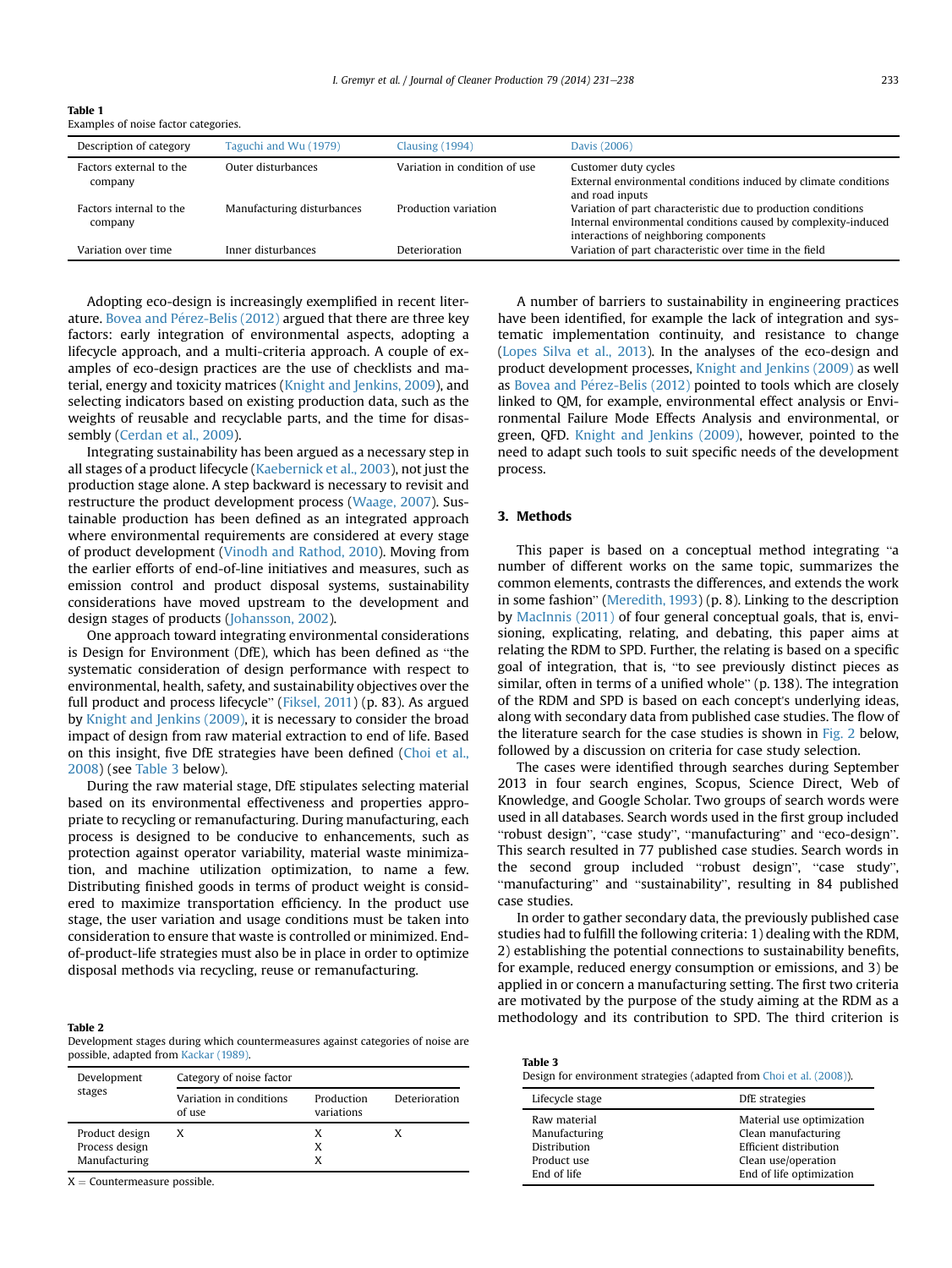<span id="page-3-0"></span>

Fig. 2. Literature search flow.

motivated by the claimed differences in practices of QM between a service and manufacturing context (Rönnbäck and Witell, 2008). The abstracts of all 161 case studies were reviewed, resulting in the selection of five case studies. In addition, a directed search was conducted in the SPD-focused Journal of Cleaner Production, resulting in two additional case studies. The final number of studies selected was seven.

#### 4. Overview of the case studies

The selected case studies span a variety of industrial applications; an overview of the cases is shown in [Table 4](#page-4-0). For each study, an overall problem description is given to provide context. In addition, the third column addresses the RDM tools that were applied. The next three columns follow the P-diagram format ([Fig. 1\)](#page-1-0): control factors, noise factors, and response variables. The outcomes are as reported by the respective authors, whereas the final column is an interpretation of the lifecycle stage during which the RDM efforts have been made.

## 4.1. Common features of the case studies

On an overall level, the case studies show that efforts have been made to apply the RDM to support sustainability. It is not difficult to conclude that increased yield, decreased failures, and less scrap is beneficial from a sustainability standpoint. Therefore, it has been argued that using the RDM contributes in general to sustainability. The cases span a variety of applications, but do have some common traits. First, all but one case [\(Ben-Gal et al., 2008](#page-6-0)) concern the design of cutting and milling processes. Second, sustainability has been included either by choosing a response variable related to environmental pollution, for example, power consumed ([Camposeco-Negrete, 2013\)](#page-6-0), or a control factor capturing the levels of an environmentally hazardous component, for example, a lubricant ([Fratila and Caizar, 2011\)](#page-6-0). Another example is using environmentally friendly material as one of the control factors ([Cetin et al., 2011\)](#page-6-0). Third, all the case studies have applied quantitatively based tools from the RDM. These tools have been applied in a standard manner with no adaptations. Fourth, the RDM has been applied in the detailed design phase as a means of setting variable levels. No application has been reported for the conceptual design phases in which quantitative data might be lacking, whereas the opportunties to create a robust design may be considerable ([Andersson, 1997\)](#page-6-0).

## 4.2. Analysis of the Robust Design Methodology efforts

In their work on DfE strategies, [Choi et al. \(2008\)](#page-6-0) linked environmental sustainability efforts to lifecycle stages as displayed in [Table 3.](#page-2-0) The reduction of scrap and decreased early-life product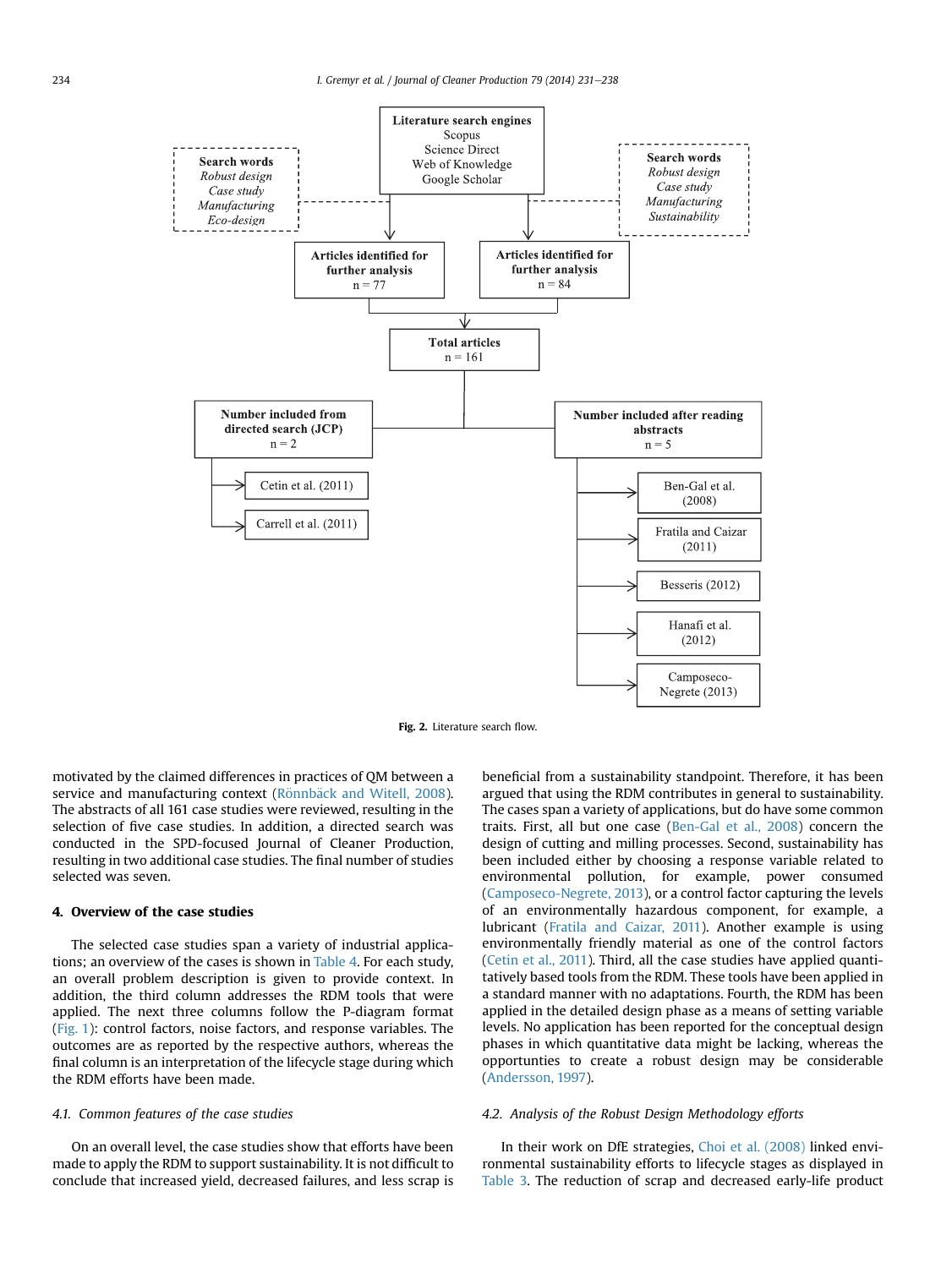#### <span id="page-4-0"></span>Table 4

Overview of the case studies.

| Source                              | Problem description                                                                                                                                                           | Robust design tools<br>applied <sup>a</sup>                                                   | Control factors                                                                                                        | Noise factors <sup>b</sup>                                                                    |                                                                                   | Response variables Reported outcomes as<br>described in case studies                                                           | Life cycle stage where<br>RDM tools were applied |
|-------------------------------------|-------------------------------------------------------------------------------------------------------------------------------------------------------------------------------|-----------------------------------------------------------------------------------------------|------------------------------------------------------------------------------------------------------------------------|-----------------------------------------------------------------------------------------------|-----------------------------------------------------------------------------------|--------------------------------------------------------------------------------------------------------------------------------|--------------------------------------------------|
| Ben-Gal et al.<br>(2008)            | Minimizing factory stack<br>emissions to guarantee an<br>environmentally sound system                                                                                         | Non-linear transfer<br>function                                                               | Stack design parameters, that is,<br>height and diameter                                                               | Weather conditions,<br>that is, ambient<br>temperature and<br>wind speed                      | Emission of air<br>pollutant                                                      | Design of factory stacks<br>that emits regulated air<br>pollutant level                                                        | Design stage                                     |
| Cetin et al. (2011)                 | Reduction of surface roughness,<br>and cutting and feed forces<br>during turning process of<br>stainless steel                                                                | Taguchi's mixed level<br>parameter design (L18)<br>orthogonal array as<br>experimental design | Turning parameters -spindle speed,<br>depth of cut, feed rate, viscosity                                               |                                                                                               | Surface roughness,<br>cutting force, feed<br>force                                | Optimal conditions of<br>cutting parameters were<br>identified to reduce<br>cutting force and improve<br>the surface finish    | Design of the turning<br>process                 |
| Carrell et al. (2011)               | Simplifying disassembly by<br>engineering a snap-fit for<br>automatic release upon<br>exposure to heat field to limit<br>manual labor or machine<br>operation for disassembly | Taguchi methods<br>incorporated in a set of<br>designed experiments                           | Method of heating (oil bath or air<br>bath), temperatures for disassembly                                              | Variable dimensions<br>of the snap-fits<br>(Length, overhang,<br>thickness, release<br>angle) | Shortest time for<br>disassembly                                                  | Minimal time for<br>disassembly was achieved<br>based on optimal process<br>conditions                                         | Design of end-of-life<br>process                 |
| <b>Fratila and Caizar</b><br>(2011) | Optimizing cutting parameters<br>for good surface finish<br>(roughness) and minimum<br>power consumption                                                                      | Taguchi method using<br>orthogonal arrays                                                     | Milling parameters $-$ axial cutting<br>depth, feed rate, cutting speed and<br>lubricant flow rate                     |                                                                                               | Finish surface<br>roughness and<br>cutting power                                  | Optimum cutting<br>conditions to successfully<br>apply near-dry techniques<br>for cutting processes<br>were established        | Design of milling<br>process                     |
| Hanafi et al. (2012)                | Optimize cutting parameters<br>to achieve minimum power<br>consumption and the best<br>surface quality                                                                        | Taguchi method coupled<br>to grey relational analysis                                         | Machining parameters $-$ cutting<br>speed, feed rate and depth of cut                                                  |                                                                                               | Surface roughness<br>and cutting power                                            | Optimal conditions of<br>cutting parameters were<br>identified                                                                 | Design of cutting<br>process                     |
| Besseris (2012)                     | Minimize environmental<br>quality indicators such as<br>chemical oxygen demand<br>(COD) and biochemical oxygen<br>demand (BOD) in milk<br>wastewater treatment                | Taguchi method, 8-run<br>saturated orthogonal<br>array                                        | Acidity, dissolved oxygen, quantity<br>of incoming wastes, sludge volume<br>index and mixed liquor suspended<br>solids | $\overline{\phantom{a}}$                                                                      | Values of COD and<br><b>BOD</b>                                                   | Minimum values for the<br>quality indicators were<br>identified                                                                | Design of wastewater<br>treatment process        |
| Camposeco-Negrete<br>(2013)         | Optimize cutting parameters for<br>minimum energy consumption                                                                                                                 | Taguchi method,<br>orthogonal array                                                           | Depth of cut, feed rate and cutting<br>speed                                                                           | $\hspace{0.1mm}-\hspace{0.1mm}$                                                               | Cutting power<br>consumed, cutting<br>energy consumed<br>and surface<br>roughness | Most significant factor<br>for minimized energy<br>consumption and improved<br>surface roughness<br>(feed rate) was identified | Design of cutting<br>process                     |

<sup>a</sup> The RDM methods and tools applied in these case studies are quantitatively based from the RDM area. For detailed description of these tools, readers are referred to the book *Taguchi Methods* ([Bendell,](#page-6-0) 1989).<br><sup>b</sup> Blank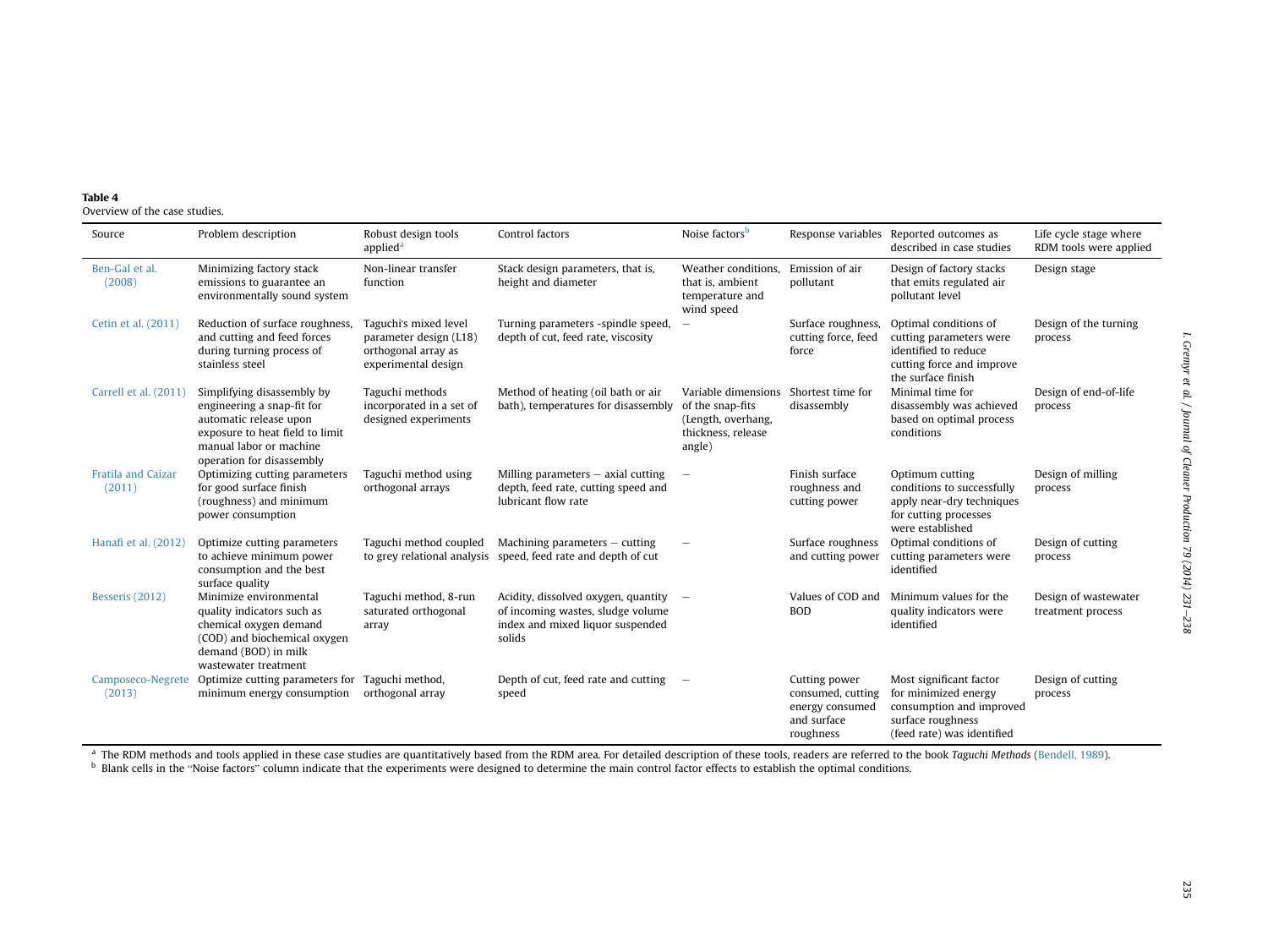<span id="page-5-0"></span>failures are examples of evident synergies between the RDM efforts and DfE strategies. Three reasons explain this outcome. First, the NF categorization, for example, [Clausing \(1994\)](#page-6-0) (see [Table 1](#page-2-0)) may explain why the focus is on clean manufacturing and use. The first two NF categories are related to the manufacturing and use stages of a product. Second, the focus of the majority of the RDM's efforts has not been on the upstream operations in organizations ([Thornton et al., 2000\)](#page-7-0), but rather on the manufacturing stage despite broad agreement on the need to apply the RDM upstream (for example, [Kackar \(1985\), Phadke \(1989\),](#page-6-0) and [Box et al. \(1988\)\)](#page-6-0). Third, in broadening the impact of the RDM to sustainability, both the qualitative and quantitative methods are needed. Moreover, the adaptations and changes of the methods, rather than merely adding on the sustainability perspectives, appear vitally and urgently needed. Each of these areas will be elaborated on in the following.

First, one way of increasing the RDM's contribution to sustainability would be to broaden the number of NFs taken into account. This approach would require reclaiming the view of quality loss as a loss to the society and not merely to a specific customer ([Taguchi](#page-7-0) [and Wu, 1979\)](#page-7-0). In Taguchi's definition, the lack of product quality or the existence of non-robust products would create losses not only for a particular customer, but for the society at large. By such a broad view, it would be possible to realize the potential impact of the eco-design in the stages, such as raw material extraction and end-of-life [\(Knight and Jenkins, 2009](#page-6-0)). For example, in the cases involving improving product surfaces [\(Cetin et al., 2011; Fratila and](#page-6-0) Caizar, 2011; Hanafi [et al., 2012; Camposeco-Negrete, 2013\)](#page-6-0), the studies identified optimal conditions via a specific type of designed experiments. The case studies, however, did not elaborate further on the social implications or benefits of these results for the business organizations or their customers. What effect would such an improvement have on the customers? What would the waste reduction be in terms of the reduced scraps achieved by improving the surface? What would be the effect of such improvement on the environment and society? A critical view of the RDM applications is required in order to address these questions for better use of this methodology.

Second, the focus of the RDM efforts throughout the case studies has, as earlier stated, been on the detailed development phases ([Ben-Gal et al., 2008\)](#page-6-0) and manufacturing ([Cetin et al., 2011; Fratila](#page-6-0) [and Caizar, 2011; Besseris, 2012; Hana](#page-6-0)fi et al., 2012; Camposeco-[Negrete, 2013\)](#page-6-0). Although the RDM efforts have today been weakly linked to the raw material, distribution, and end-of-life phases, the DfE strategies can be applied throughout all life-cycle stages, as proposed by [Choi et al. \(2008\).](#page-6-0) The possible contributions should be further elaborated upon to support lifecycle sustainability and, at the same time, the development of the RDM in terms of continuous applicability ([Hasenkamp et al., 2009](#page-6-0)). This would require the use and adaptation of conceptual methods such as the P-diagram (see [Fig. 1](#page-1-0)) to encompass sustainability considerations.

Third, to be able to increase the RDM's contribution to sustainability, the supportive tools need to be changed and developed. As an example, various Design of Experiment techniques (for example, Taguchi arrays or Taguchi methods) have so far been applied without further adjustment. The lubricant flow rate as a control factor as reported by [Fratila and Caizar \(2011\)](#page-6-0) offers an example. Another example involves analyzing process parameters affecting product disassembly time ([Carrell et al., 2011](#page-6-0)). From an operational point of view, it would be interesting to adopt Design of Experiment as a tool supporting sustainability. An approach would be to alter the responses studied not only to capture the main process output, but also to use multiple responses. A multi-response optimization approach to the RDM using one or more sustainability indicators (for example,  $CO<sub>2</sub>$  emissions) as the response variables may increase the RDM's contribution to sustainability. This could also build on the work by

[Cerdan et al. \(2009\),](#page-6-0) aiming to create simple eco-design indicators that build on production-related measures such as disassembly time. The advantage of adding relevant sustainability indicators would be to control the level and variance of response variables considering the desired condition (for example, lower-the-better, higher-thebetter, or nominal target) and their relationships to other performance-based or process-based response variables. With respect to the trade-offs among response variables, a sound compromise may be required taking into account related practical constraints, for example, users' risk attitude. A review of various methods for multi-response robust design can be found in [Jeyapaul](#page-6-0) [et al. \(2005\)](#page-6-0) and [Murphy et al. \(2005\).](#page-6-0) Furthermore, to accommodate the need for upstream efforts, the qualitative methods, such as the Pdiagram, would be desirable. Through such methods, the opportunities for early development phase robustness and decreased waste that can only be captured when the quantitative data is not available can be exploited.

## 5. Discussion

Within the SPD area, the need for integrating sustainability in product development is well recognized ([Lopes Silva et al., 2013\)](#page-6-0). One focus area is sustainability integration in engineering practices, where eco-design tools are at times adaptations of tools from the QM area, for example, QFD [\(Knight and Jenkins, 2009](#page-6-0)). To be considered an eco-design tool means integrating environmental aspects early in the development processes, as well as adopting a multi-criteria and lifecycle approach (Bovea and Pérez-Belis, 2012). The multi-criteria approach is important as it facilitates trade-offs between various output variables.

The RDM is an existing set of engineering practices and tools from the QM area that historically has a link to sustainability through its definition of quality loss ([Taguchi, 1993\)](#page-7-0). Over the years, the main focus has, however, been on the loss to the individual customer. In line with the current focus on sustainability in the area of product development ([Baumann et al., 2002\)](#page-6-0), the time has come to return to the original focus. If the NF categories had remained closer to the original thinking, the links between the RDM and SPD might have attracted greater attention. Thus, the RDM efforts should focus not only on minimizing unwanted variations in the output experienced by the customer, but also on the minimization of environmental damages.

In the area of sustainability, the focus is shifting from the endof-product-life view to one of continuous product development applicability [\(Johansson, 2002\)](#page-6-0), which is also an underlying principle of the RDM ([Arvidsson and Gremyr, 2008](#page-6-0)) and an area in need of further research ([Ford, 1996; Andersson, 1997](#page-6-0)). Hence, practices and tools for the upstream efforts are needed in both the RDM and SPD. An example would be to explicitly focus on the environmental effects in the conceptual stages of the P-diagram by including a sustainability indicator as a response. Such an indicator could stimulate considering noise factors, such as material hazardousness or the limited access to certain materials. The goal of the P-diagram might then be expanded from functional robustness to also include minimizing the use of, and decreasing the dependence on, certain material. In this way, the P-diagram might support a broad range of the DfE strategies [\(Choi et al., 2008](#page-6-0)).

Besides the focus on adapting the RDM to better support a broader range of lifecycle phases and the early development stages, the adaptations of standard tools such as Design of Experiment have been suggested. These suggestions are focused on the application of multiple responses [\(Jeyapaul et al., 2005; Murphy et al.,](#page-6-0) [2005](#page-6-0)), one being an eco-indicator ([Cerdan et al., 2009\)](#page-6-0). In other words, the responses should not only capture the loss to individual customers, but also the loss to the society. Along with such a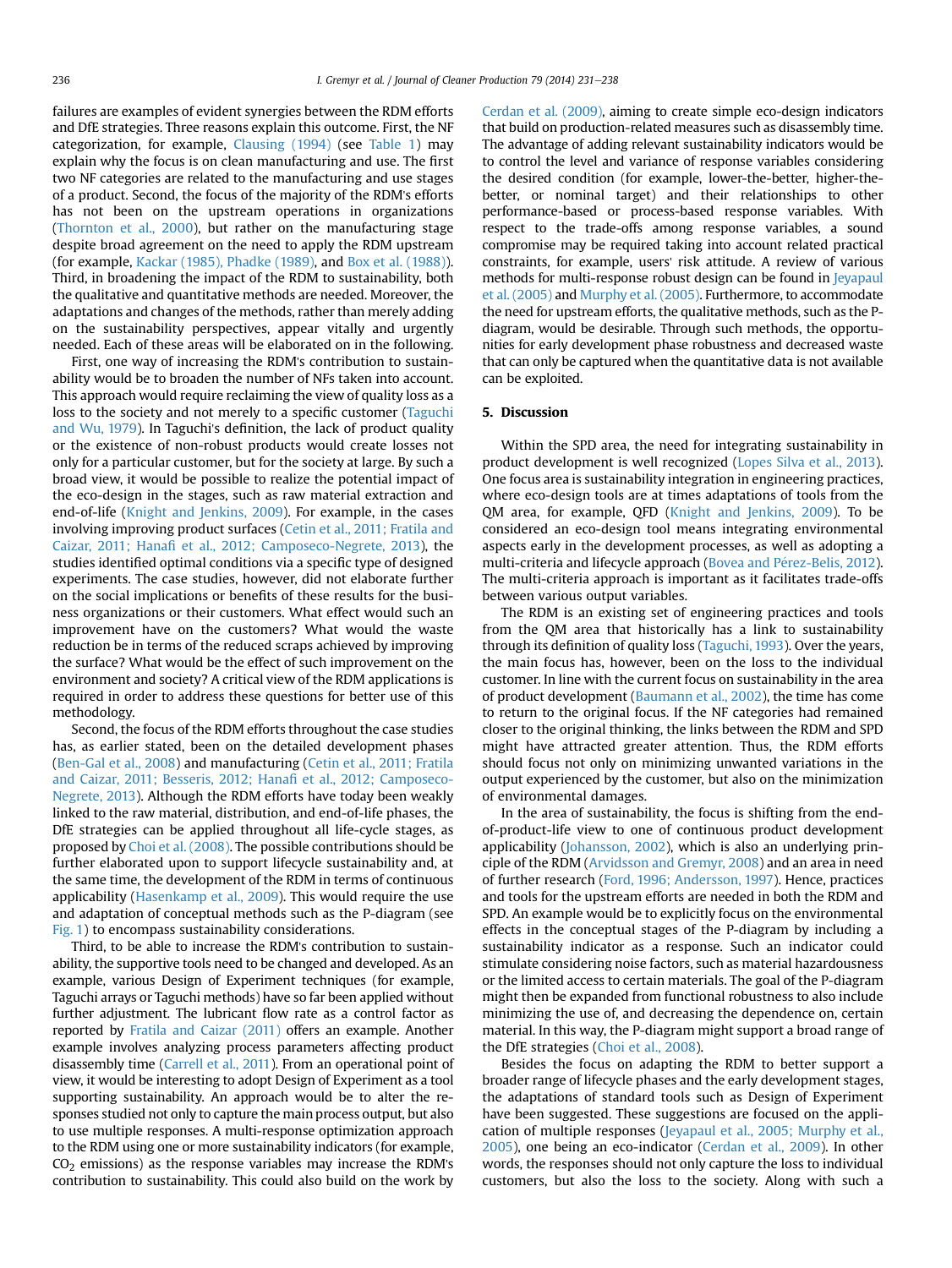<span id="page-6-0"></span>development, the need will arise to conduct research on the customer's willingness, or lack thereof, to pay for products that minimize the loss to society. In summary, the suggested adaptations of the RDM will aid in, "the integration of environmental aspects into the early stages of the design process together with a multi-criteria approach that makes it possible to balance the environmental reapproach that makes it possible to balance the environmental requirements against other traditional requirements [which] are two<br>of the key factors for successful sustainable design" (Bovea and Pérez-Belis, 2012) (p. 61).

## 6. Conclusions

The purpose of this paper is to explore how the RDM efforts may better contribute to sustainability and, more specifically, to SPD. This paper points to the RDM as a set of engineering practices and tools that can integrate sustainability considerations throughout the product development processes. To better contribute to SPD, two adaptation areas of the RDM are in need of further research. First, it is argued that the RDM has potential to contribute to all lifecycle stages. However, in order to exploit this potential a number of adaptations are needed. It is important to have a broader view on the NFs and not limit these to an individual customer's use of the product. Further, more focus is needed on the early product development phases, which will require the application of conceptual and qualitative tools. Second, it is insufficient to merely apply tools that are supportive of the RDM as is. These tools have to be adapted to include sustainability considerations explicitly. One example is to add the eco-design indicators as a second response variable.

By adapting the RDM as suggested, for example by focusing on early product development phases and including eco-design indicators in supportive tools, the RDM can better contribute to SPD. The adapted RDM will successfully fulfill the key criteria for the eco-design tools, namely, an early integration of environmental aspects in the development processes, adopting a lifecycle approach and a multi-criteria approach. In addition, the future research identified in this paper will contribute to SPD by aiding integration into the current engineering practices. The contributions to the RDM are to support the development of tools applicable in the early product development phases, and to exploit the sustainability opportunities throughout the product lifecycle.

#### Acknowledgements

This work has been carried out within the Sustainable Production Initiative and the Production Area of Advance at Chalmers. The support is gratefully acknowledged. Further, we are grateful for the constructive review comments we have received on earlier drafts of this paper.

## References

- [Andersson, P., 1997. On robust design in the conceptual design phase: a qualitative](http://refhub.elsevier.com/S0959-6526(14)00478-8/sref1) approach. J. Eng. Des.  $8, 75-89.$  $8, 75-89.$
- [Arvidsson, M., Gremyr, I., 2008. Principles of robust design methodology. Qual.](http://refhub.elsevier.com/S0959-6526(14)00478-8/sref2) [Reliab. Eng. Int. 24, 23](http://refhub.elsevier.com/S0959-6526(14)00478-8/sref2)-[35](http://refhub.elsevier.com/S0959-6526(14)00478-8/sref2).
- [Baumann, H., Boons, F., Bragd, A., 2002. Mapping the green product development](http://refhub.elsevier.com/S0959-6526(14)00478-8/sref3) fi[eld: engineering, policy and business perspectives. J. Clean. Prod. 10, 409](http://refhub.elsevier.com/S0959-6526(14)00478-8/sref3)-[425](http://refhub.elsevier.com/S0959-6526(14)00478-8/sref3). [Ben-Gal, I., Katz, R., Bukchin, Y., 2008. Robust eco-design: a new application for air](http://refhub.elsevier.com/S0959-6526(14)00478-8/sref4)
- [quality engineering. IIE Trans. 40, 907](http://refhub.elsevier.com/S0959-6526(14)00478-8/sref4)-[918.](http://refhub.elsevier.com/S0959-6526(14)00478-8/sref4) [Bendell, T., 1989. Taguchi Methods. Elsevier Science Publishers Ltd, London](http://refhub.elsevier.com/S0959-6526(14)00478-8/sref5).
- [Besseris, G.J., 2012. Eco-design in total environmental quality management: design](http://refhub.elsevier.com/S0959-6526(14)00478-8/sref6) for environment in milk-products industry. TQM J. 24,  $47-58$ .
- Bovea, M., Pérez-Belis, V., 2012. A taxonomy of ecodesign tools for integrating [environmental requirements into the product design process. J. Clean. Prod. 20,](http://refhub.elsevier.com/S0959-6526(14)00478-8/sref7)  $61 - 71$  $61 - 71$
- [Box, G., Bisgaard, S., Fung, C., 1988. An explanation and critique of Taguchi](http://refhub.elsevier.com/S0959-6526(14)00478-8/sref8)'s con[tributions to quality engineering. Qual. Reliab. Eng. Int. 4, 123](http://refhub.elsevier.com/S0959-6526(14)00478-8/sref8)-[131.](http://refhub.elsevier.com/S0959-6526(14)00478-8/sref8)
- [Camposeco-Negrete, C., 2013. Optimization of cutting parameters for minimizing](http://refhub.elsevier.com/S0959-6526(14)00478-8/sref9) [energy consumption in turning of AISI 6061 T6 using Taguchi methodology and](http://refhub.elsevier.com/S0959-6526(14)00478-8/sref9) ANOVA. I. Clean. Prod. 53, 195-[203.](http://refhub.elsevier.com/S0959-6526(14)00478-8/sref9)
- [Carrell, J., Tate, D., Wang, S., Zhang, H.C., 2011. Shape memory polymer snap-](http://refhub.elsevier.com/S0959-6526(14)00478-8/sref10)fits for active disassembly. J. Clean. Prod.  $19, 2066 - 2074$ .
- [Cerdan, C., Gazulla, C., Raugei, M., Martinez, E., Fullana-i-Palmer, P., 2009. Proposal](http://refhub.elsevier.com/S0959-6526(14)00478-8/sref11) [for new quantitative eco-design indicators: a](http://refhub.elsevier.com/S0959-6526(14)00478-8/sref11) first case study. J. Clean. Prod. 17, [1638](http://refhub.elsevier.com/S0959-6526(14)00478-8/sref11)-[1643](http://refhub.elsevier.com/S0959-6526(14)00478-8/sref11).
- [Cetin, M.H., Ozcelik, B., Kuram, E., Demirbas, E., 2011. Evaluation of vegetable based](http://refhub.elsevier.com/S0959-6526(14)00478-8/sref12) cutting fl[uids with extreme pressure and cutting parameters in turning of AISI](http://refhub.elsevier.com/S0959-6526(14)00478-8/sref12) 304L by Taguchi method. I. Clean. Prod. 19, 2049-[2056.](http://refhub.elsevier.com/S0959-6526(14)00478-8/sref12)
- [Choi, J., Nies, L., Ramani, K., 2008. A framework for the integration of environmental](http://refhub.elsevier.com/S0959-6526(14)00478-8/sref13) [and business aspects toward sustainable product development. J. Eng. Des. 19,](http://refhub.elsevier.com/S0959-6526(14)00478-8/sref13)  $431 - 446$  $431 - 446$
- [Clausing, D., 1994. Total Quality Development: A Step-By-Step Guide to World Class](http://refhub.elsevier.com/S0959-6526(14)00478-8/sref14) [Concurrent Engineering. American Society of Mechanical Engineers, Cambridge](http://refhub.elsevier.com/S0959-6526(14)00478-8/sref14) **[Massachusetts](http://refhub.elsevier.com/S0959-6526(14)00478-8/sref14)**
- [Davis, T.P., 2006. Science, engineering, and statistics. Appl. Stoch. Models Bus. In](http://refhub.elsevier.com/S0959-6526(14)00478-8/sref15)dustry  $22, 401 - 430$ .
- [Dean Jr., J.W., Bowen, D.E., 1994. Management theory and total quality: improving](http://refhub.elsevier.com/S0959-6526(14)00478-8/sref16) [research and practice through theory development. Acad. Manag. Rev. 19,](http://refhub.elsevier.com/S0959-6526(14)00478-8/sref16)  $392 - 418$  $392 - 418$  $392 - 418$
- [Fiksel, J., 2011. Design for Environment, second ed. McGraw-Hill, New York.](http://refhub.elsevier.com/S0959-6526(14)00478-8/sref17)
- [Ford, R.B., 1996. Process for the Conceptual Design of Robust Mechanical Systems:](http://refhub.elsevier.com/S0959-6526(14)00478-8/sref18) [Going Beyond Parameter Design to Achieve World-class Quality. Stanford](http://refhub.elsevier.com/S0959-6526(14)00478-8/sref18) [University, Palo Alto](http://refhub.elsevier.com/S0959-6526(14)00478-8/sref18).
- [Fratila, D., Caizar, C., 2011. Application of Taguchi method to selection of optimal](http://refhub.elsevier.com/S0959-6526(14)00478-8/sref19) [lubrication and cutting conditions in face milling of AlMg3. J. Clean. Prod. 19,](http://refhub.elsevier.com/S0959-6526(14)00478-8/sref19)  $640 - 645$  $640 - 645$  $640 - 645$
- [Gremyr, I., Hasenkamp, T., 2011. Practices of robust design methodology in practice.](http://refhub.elsevier.com/S0959-6526(14)00478-8/sref20) TOM I. 23, 47-[58](http://refhub.elsevier.com/S0959-6526(14)00478-8/sref20).
- [Gremyr, I., Arvidsson, M., Johansson, P., 2003. Robust design methodology: status in](http://refhub.elsevier.com/S0959-6526(14)00478-8/sref21) [the Swedish manufacturing industry. Qual. Reliab. Eng. Int. 19, 285](http://refhub.elsevier.com/S0959-6526(14)00478-8/sref21)-[293.](http://refhub.elsevier.com/S0959-6526(14)00478-8/sref21)
- Hanafi[, I., Khamlichi, A., Cabrera, F.M., Almansa, E., Jabbouri, A., 2012. Optimization](http://refhub.elsevier.com/S0959-6526(14)00478-8/sref22) [of cutting conditions for sustainable machining of PEEK-CF30 using TiN tools.](http://refhub.elsevier.com/S0959-6526(14)00478-8/sref22) [J. Clean. Prod. 33, 1](http://refhub.elsevier.com/S0959-6526(14)00478-8/sref22)-[9](http://refhub.elsevier.com/S0959-6526(14)00478-8/sref22).
- [Hasenkamp, T., Arvidsson, M., Gremyr, I., 2009. A review of practices for Robust](http://refhub.elsevier.com/S0959-6526(14)00478-8/sref23)
- [Design methodology. J. Eng. Des. 20, 645](http://refhub.elsevier.com/S0959-6526(14)00478-8/sref23)–[657.](http://refhub.elsevier.com/S0959-6526(14)00478-8/sref23)<br>[Hatcher, G., Ijomah, W., Windmill, J., 2011. Design for remanufacture: a literature](http://refhub.elsevier.com/S0959-6526(14)00478-8/sref24) [review and future research needs. J. Clean. Prod. 19, 2004](http://refhub.elsevier.com/S0959-6526(14)00478-8/sref24)-[2014.](http://refhub.elsevier.com/S0959-6526(14)00478-8/sref24)
- [Jeyapaul, R., Shahabudeen, P., Krishnaiah, K., 2005. Quality management research by](http://refhub.elsevier.com/S0959-6526(14)00478-8/sref25) [considering multi-response problems in the Taguchi method](http://refhub.elsevier.com/S0959-6526(14)00478-8/sref25)-a review. Int. J [Adv. Manuf. Technol. 26, 1331](http://refhub.elsevier.com/S0959-6526(14)00478-8/sref25)-[1337.](http://refhub.elsevier.com/S0959-6526(14)00478-8/sref25)
- [Johansson, G., 2002. Success factors for integration of ecodesign in product devel](http://refhub.elsevier.com/S0959-6526(14)00478-8/sref26)[opment: a review of state of the art. Environ. Manag. Health 13, 98](http://refhub.elsevier.com/S0959-6526(14)00478-8/sref26)-[107.](http://refhub.elsevier.com/S0959-6526(14)00478-8/sref26)
- [Kackar, R.N., 1985. Off-line quality control, parameter design, and the taguchi](http://refhub.elsevier.com/S0959-6526(14)00478-8/sref27) [method. J. Qual. Technol. 17, 176](http://refhub.elsevier.com/S0959-6526(14)00478-8/sref27)-[188.](http://refhub.elsevier.com/S0959-6526(14)00478-8/sref27)
- Kackar, R.N., 1989. Taguchi'[s quality philosophy: analysis and commentary. In:](http://refhub.elsevier.com/S0959-6526(14)00478-8/sref28) [Dehnad, K. \(Ed.\), Quality Control, Robust Design, and the Taguchi Method. Pa](http://refhub.elsevier.com/S0959-6526(14)00478-8/sref28)cifi[c Grove. Wadsworth](http://refhub.elsevier.com/S0959-6526(14)00478-8/sref28) & [Brooks/Cole Advanced Books](http://refhub.elsevier.com/S0959-6526(14)00478-8/sref28) & [Software, California](http://refhub.elsevier.com/S0959-6526(14)00478-8/sref28).
- [Kaebernick, H., Kara, S., Sun, M., 2003. Sustainable product development and](http://refhub.elsevier.com/S0959-6526(14)00478-8/sref29) [manufacturing by considering environmental requirements. Robot. Comp.](http://refhub.elsevier.com/S0959-6526(14)00478-8/sref29) [Integ. Manuf. 19, 461](http://refhub.elsevier.com/S0959-6526(14)00478-8/sref29)-[468.](http://refhub.elsevier.com/S0959-6526(14)00478-8/sref29)
- [Knight, P., Jenkins, J.O., 2009. Adopting and applying eco-design techniques: a](http://refhub.elsevier.com/S0959-6526(14)00478-8/sref30) [practitioners perspective. J. Clean. Prod. 17, 549](http://refhub.elsevier.com/S0959-6526(14)00478-8/sref30)-[558](http://refhub.elsevier.com/S0959-6526(14)00478-8/sref30).
- [Lopes Silva, D.A., Delai, I., Soares de Castro, M.A., Ometto, A.R., 2013. Quality tools](http://refhub.elsevier.com/S0959-6526(14)00478-8/sref31) [applied to cleaner production programs: a](http://refhub.elsevier.com/S0959-6526(14)00478-8/sref31) first approach toward a new [methodology. J. Clean. Prod. 47, 174](http://refhub.elsevier.com/S0959-6526(14)00478-8/sref31)-[187.](http://refhub.elsevier.com/S0959-6526(14)00478-8/sref31)
- [Luttropp, C., Lagerstedt, J., 2006. EcoDesign and the ten golden rules: generic advice](http://refhub.elsevier.com/S0959-6526(14)00478-8/sref32) [for merging environmental aspects into product development. J. Clean. Prod. 14,](http://refhub.elsevier.com/S0959-6526(14)00478-8/sref32) [1396](http://refhub.elsevier.com/S0959-6526(14)00478-8/sref32)-[1408.](http://refhub.elsevier.com/S0959-6526(14)00478-8/sref32)
- [MacInnis, D.J., 2011. A framework for conceptual contributions in marketing.](http://refhub.elsevier.com/S0959-6526(14)00478-8/sref33) [J. Mark. 75, 136](http://refhub.elsevier.com/S0959-6526(14)00478-8/sref33)-[154](http://refhub.elsevier.com/S0959-6526(14)00478-8/sref33).
- [Masui, K., Sakao, T., Kobayashi, M., Inaba, A., 2003. Applying quality function](http://refhub.elsevier.com/S0959-6526(14)00478-8/sref34) [deployment to environmentally conscious design. Int. J. Qual. Reliab. Manag. 20,](http://refhub.elsevier.com/S0959-6526(14)00478-8/sref34)  $90 - 106$  $90 - 106$ .
- [Maxwell, D., Van der Vorst, R., 2003. Developing sustainable products and services.](http://refhub.elsevier.com/S0959-6526(14)00478-8/sref35) [J. Clean. Prod. 11, 883](http://refhub.elsevier.com/S0959-6526(14)00478-8/sref35)-[895.](http://refhub.elsevier.com/S0959-6526(14)00478-8/sref35)
- [Meredith, J., 1993. Theory building through conceptual methods. Int. J. Operat. Prod.](http://refhub.elsevier.com/S0959-6526(14)00478-8/sref36) [Manag. 13, 3](http://refhub.elsevier.com/S0959-6526(14)00478-8/sref36)-[11.](http://refhub.elsevier.com/S0959-6526(14)00478-8/sref36)
- [Murphy, T.E., Tsui, K.-L., Allen, J.K., 2005. A review of robust design methods for](http://refhub.elsevier.com/S0959-6526(14)00478-8/sref37) [multiple responses. Res. Eng. Des. 15, 201](http://refhub.elsevier.com/S0959-6526(14)00478-8/sref37)-[215.](http://refhub.elsevier.com/S0959-6526(14)00478-8/sref37)
- [Phadke, M.S., 1989. Quality Engineering Using Robust Design. PTR Prentice-Hall Inc,](http://refhub.elsevier.com/S0959-6526(14)00478-8/sref38) [New Jersey, USA](http://refhub.elsevier.com/S0959-6526(14)00478-8/sref38).
- Rönnbäck, Å[., Witell, L., 2008. A review of empirical investigations comparing](http://refhub.elsevier.com/S0959-6526(14)00478-8/sref39) [quality initiatives in manufacturing and service organizations. Manag. Serv.](http://refhub.elsevier.com/S0959-6526(14)00478-8/sref39) [Qual. 18, 577](http://refhub.elsevier.com/S0959-6526(14)00478-8/sref39)-[593.](http://refhub.elsevier.com/S0959-6526(14)00478-8/sref39)
- [Sakao, T., 2007. A QFD-centred design methodology for environmentally conscious](http://refhub.elsevier.com/S0959-6526(14)00478-8/sref40) product design. Int. J. Prod. Res.  $45, 4143-4162$ .
- [Sakao, T., 2009. Quality engineering for early stage of environmentally conscious](http://refhub.elsevier.com/S0959-6526(14)00478-8/sref41) [design. TQM J. 21, 182](http://refhub.elsevier.com/S0959-6526(14)00478-8/sref41)-[193](http://refhub.elsevier.com/S0959-6526(14)00478-8/sref41).
- [Shewhart, W.A., 1931. Economic Control of Quality of Manufactured Product.](http://refhub.elsevier.com/S0959-6526(14)00478-8/sref42) [American Society for Quality.](http://refhub.elsevier.com/S0959-6526(14)00478-8/sref42)
- [Taguchi, G., 1986. Introduction to Quality Engineering: Designing Quality into](http://refhub.elsevier.com/S0959-6526(14)00478-8/sref43) [Products and Processes. Asian Productivity Organization, Tokyo.](http://refhub.elsevier.com/S0959-6526(14)00478-8/sref43)